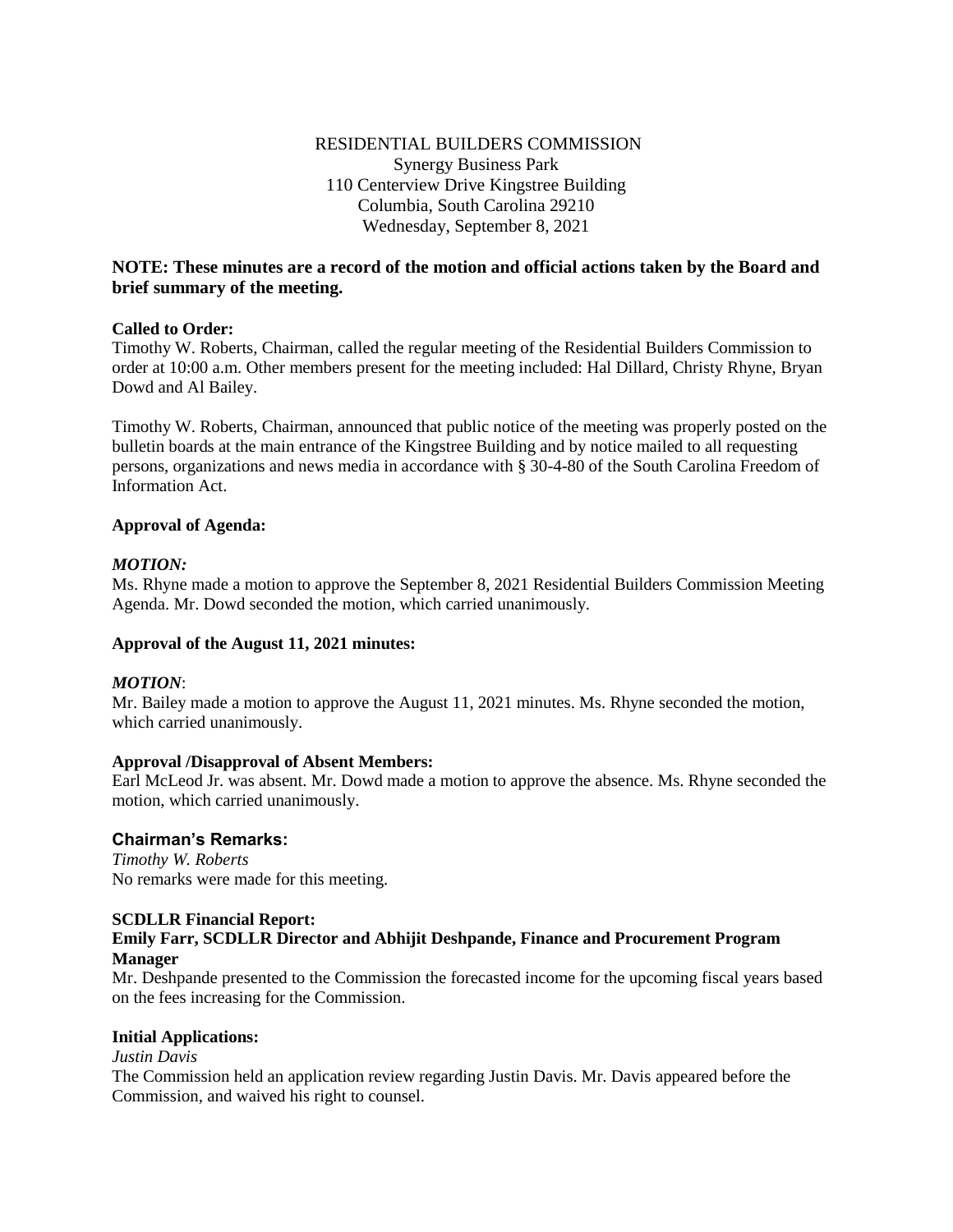# Page **1** of **7** Page **2** of **7**

*MOTION*: Mr. Bailey made a motion to deny Mr. Davis to sit for the exam due to lack of evidence of hands-on experience. Mr. Dillard seconded the motion, which carried unanimously.

### *James Garrett*

The Commission held an application review regarding James Garrett. Mr. Garrett appeared before the Commission and waived his right to counsel.

### *MOTION*:

Mr. Bailey made a motion to deny Mr. Garrett due to lack of experience in new home construction. Mr. Dillard seconded the motion, which carried unanimously.

### *Kyle Waggoner*

The Commission held an application review regarding Kyle Waggoner. Mr. Waggoner appeared before the Commission, waived his right to counsel, and presented a witness, Kevin Hall.

### *MOTION*:

Mr. Bailey made a motion to allow Mr. Waggoner to sit for the exam. Ms. Rhyne seconded the motion, which did not carry unanimously. Mr. Dillard opposed.

### *Gary Black*

The Commission held an application review regarding Gary Black. Mr. Black appeared before the Commission and waived his right to counsel.

### *MOTION*:

Mr. Dowd made a motion to deny Mr. Black due to lack of experience in all aspects of residential plumbing, including new construction. Mr. Bailey seconded the motion, which carried unanimously.

### *Christopher Huggins*

The Commission held an application review regarding Christopher Huggins. Mr. Huggins appeared before the Commission and waived his right to counsel.

### *MOTION*:

Mr. Bailey made a motion to deny Mr. Huggins due to lack of experience in new home construction. Ms. Rhyne seconded the motion, which carried unanimously.

#### *Robert Stevens*

The Commission held an application review regarding Robert Stevens. Mr. Stevens appeared before the Commission and waived his right to counsel.

### *MOTION*:

Mr. Dillard made a motion to allow Mr. Stevens to sit for the exam. Mrs. Rhyne seconded the motion, which carried unanimously.

### *Scottie Callahan Jr.*

The Commission held an application review regarding Scottie Callahan Jr. Mr. Callahan appeared before the Commission and waived his right to counsel.

### *MOTION*:

Mr. Dillard made a motion to allow Mr. Callahan to sit for the exam. Mr. Dowd seconded the motion, which carried unanimously.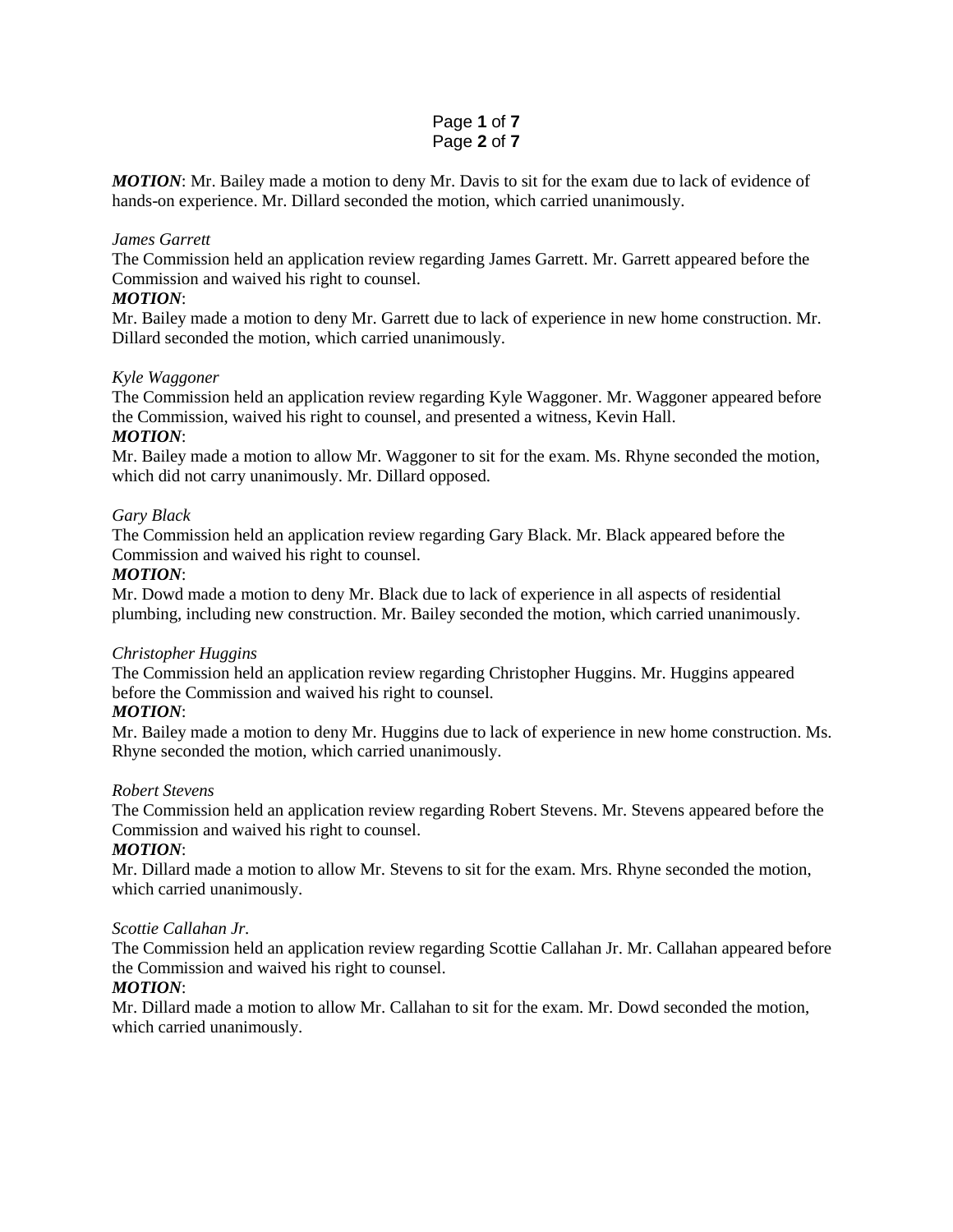# Page **3** of **7**

# *Adam Craven*

The Commission held an application review regarding Mr. Adam Craven. Mr. Craven appeared before the Commission and waived his right to counsel.

# *MOTION*:

Mr. Bailey made a motion to allow Mr. Craven to sit for the exam. Mrs. Rhyne seconded the motion, which carried unanimously.

# *Connor Wentling*

The Commission held an application review regarding Mr. Connor Wentling. Mr. Wentling appeared before the Commission and waived his right to counsel.

# *MOTION*:

Mr. Bailey made a motion to allow Mr. Wentling to sit for the exam. Ms. Rhyne seconded the motion, which did not carry unanimously. Mr. Dowd opposed.

# *Jackson Clinton*

The Commission held an application review regarding Mr. Jackson Clinton. Mr. Clinton appeared before the Commission and waived his right to counsel.

# *MOTION*:

Mr. Bailey made a motion to allow Mr. Clinton to sit for the exam. Mr. Dillard seconded the motion, which carried unanimously.

# *Svjetlana Damjanovic*

The Commission held an application review regarding Ms. Svjetlana Damjanovic. Ms. Damjanovic appeared before the Commission and waived her right to counsel.

# *MOTION*:

Mr. Dillard made a motion to allow Ms. Damjanovic to sit for the exam. Ms. Rhyne seconded the motion, which carried unanimously.

# *James Adam*

The Commission held an application review regarding Mr. James Adam. Mr. Adam appeared before the Commission and waived his right to counsel.

# *MOTION*:

Mr. Dillard made a motion to allow Mr. Adam to sit for the exam. Ms. Rhyne seconded the motion, which did carried unanimously.

# *Shakein Jackson*

The Commission held an application review regarding Mr. Shakein Jackson. Mr. Jackson appeared before the Commission and waived his right to counsel. Mr. Dowd recused himself from the hearing. *MOTION*:

Mr. Bailey made a motion to deny Mr. Jackson due to lack of documentation of experience. Ms. Rhyne seconded the motion, which carried unanimously.

# *Nicholas Moses*

Mr. Moses cancelled his appearance prior to the meeting. No action was taken by the Commission.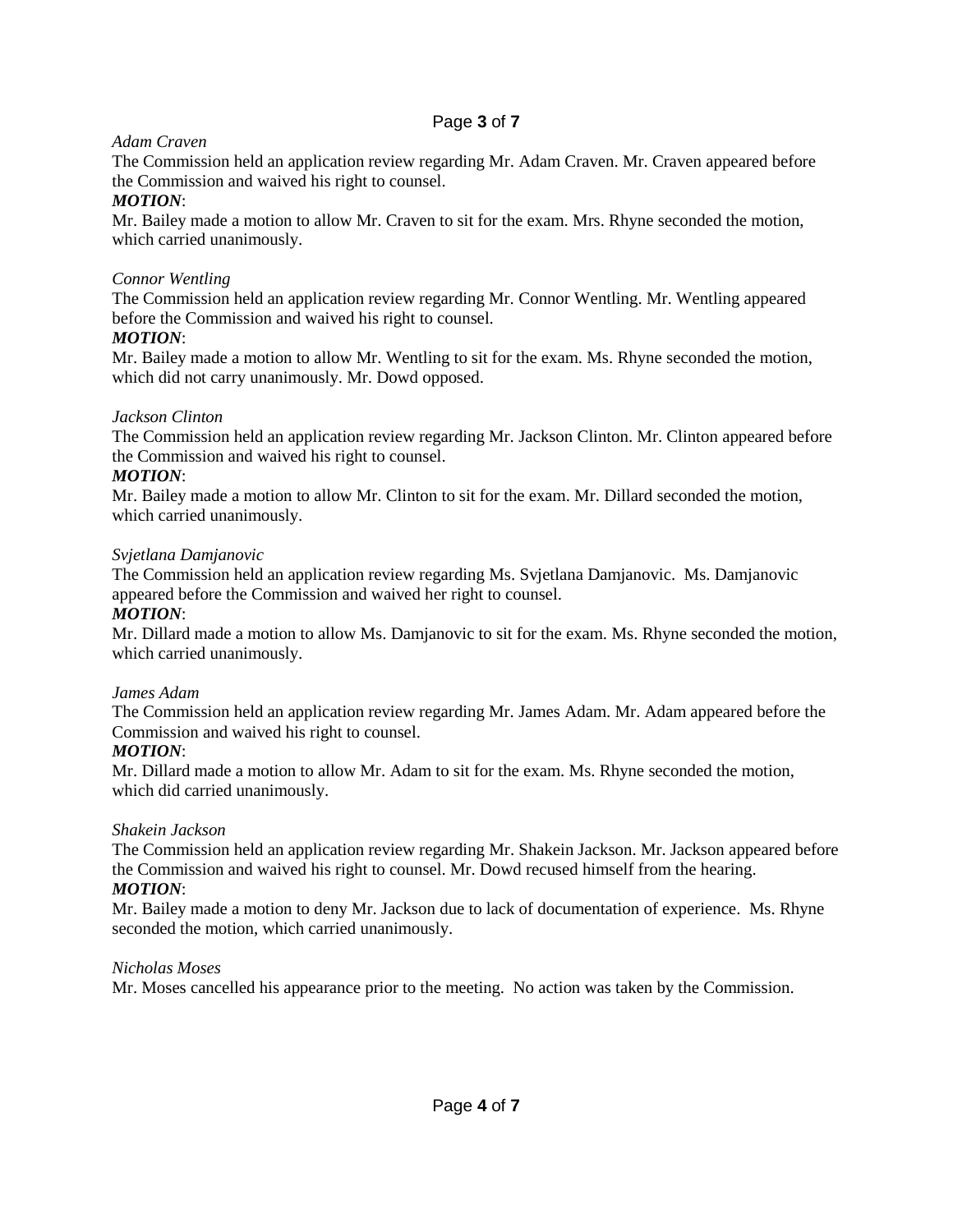### *Nicole Dingle*

The Commission held an application review regarding Ms. Nicole Dingle. Ms. Dingle appeared before the Commission and waived her right to counsel.

### *MOTION*:

Mrs. Rhyne called for an executive session, seconded by Mr. Dowd.

### *MOTION:*

Made a motion to come out of executive session, seconded by Mr. Dowd. *MOTION*:

### Mr. Bailey moved to deny Ms. Dingle due to lack of experience in new home construction. Mr. Dowd seconded the motion, which carried unanimously.

### *Jonathan Bodon*

The Commission held an application review regarding Mr. Jonathan Bodon. Mr. Bodon appeared before the Commission, waived his right to counsel, and presented a witness, Justin Scott.

### *MOTION*:

Mr. Bailey moved to allow Mr. Bodon to sit for the exam. Mr. Dowd seconded that mention, which did not carry unanimously. Mr. Dillard opposed.

### *Matthew Flower*

The Commission held an application review regarding Mr. Matthew Flower. Mr. Flower appeared before the Commission, waived his right to counsel, and presented his wife as a witness.

### *MOTION*:

Mr. Dillard made a motion to allow Mr. Flower to receive his specialty contractor registration. Ms. Rhyne seconded the motion, which carried unanimously.

### *Dawud Khalid*

Mr. Khalid did not appear. The Commission did not take any action.

### *John Bagwell*

The Commission held an application review regarding Mr. John Bagwell. Mr. Bagwell appeared before the Commission with counsel, Rick Vieth.

#### *MOTION*:

Mr. Dillard made a motion to allow Mr. Bagwell to renew his license. Mr. Bailey seconded the motion, which carried unanimously.

### *Richard Hayes*

The Commission held an application review regarding Mr. Richard Hayes. Mr. Hayes appeared before the Commission and waived his right to counsel.

### *MOTION*:

Mr. Bailey made a motion to allow Mr. Hayes to receive his specialty contractor registration subject to the conditions of always having a \$5,000 bond on file with the Commission and submitting an updated SLED background check at every renewal. Ms. Rhyne seconded the motion, which did not carry unanimously. Mr. Dowd and Mr. Dillard opposed. To break the tie, Chairman Roberts voted in favor of the motion and it carried.

### *Antwoin Evans*

Mr. Evans cancelled his appearance at the meeting. No action was taken by the Commission.